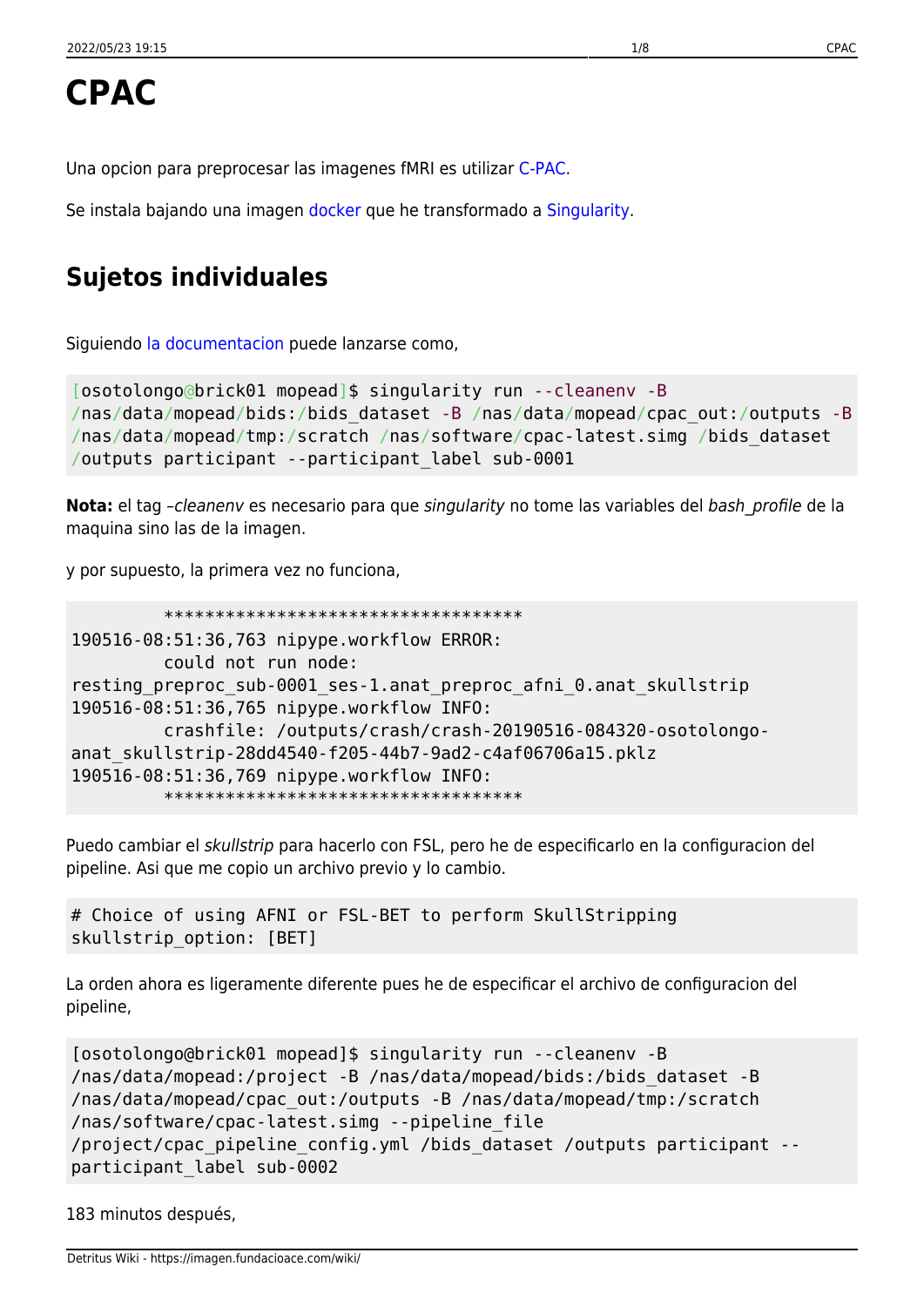```
 End of subject workflow resting_preproc_sub-0002_ses-1
    CPAC run complete:
        Pipeline configuration: analysis
       Subject workflow: resting preproc sub-0002 ses-1
        Elapsed run time (minutes): 184.085074282
        Timing information saved in
/outputs/log/cpac_individual_timing_analysis.csv
        System time of start: 2019-05-16 09:17:52
        System time of completion: 2019-05-16 12:21:49
El output es enorme,
[osotolongo@brick01 mopead]$ ls
cpac_out/output/pipeline_analysis_nuisance/sub-0002_ses-1/
alff to standard smooth zstd
frame wise displacement power
anatomical brain functional brain mask
anatomical_csf_mask
functional brain mask to standard
anatomical gm mask functional freq filtered
anatomical_reorient
functional nuisance regressors
anatomical to mni nonlinear xfm
functional to anat linear xfm
anatomical to standard in the standard functional to standard
anatomical_to_symmetric_mni_nonlinear_xfm mean_functional_to_standard
anatomical_wm_mask
mni to anatomical nonlinear xfm
ants affine xfm and contract the motion correct
ants initial xfm motion params
ants rigid xfm qc
ants symmetric affine xfm qc html
ants symmetric initial xfm roi timeseries
ants symmetric rigid xfm subsection of the spatial map timeseries
centrality_smooth_zstd
spatial map timeseries for DR
dr tempreg maps files to standard smooth
symmetric anatomical to standard
dr tempreg maps zstat files to standard smooth
symmetric mni to anatomical nonlinear xfm
falff_to_standard_smooth_zstd vmhc_fisher_zstd_zstat_map
frame_wise_displacement_jenkinson
```
Afortunadamente, [la explicacion de cada directorio esta documentada.](http://fcp-indi.github.io/docs/user/output_dir.html)

## **Integrando en el cluster**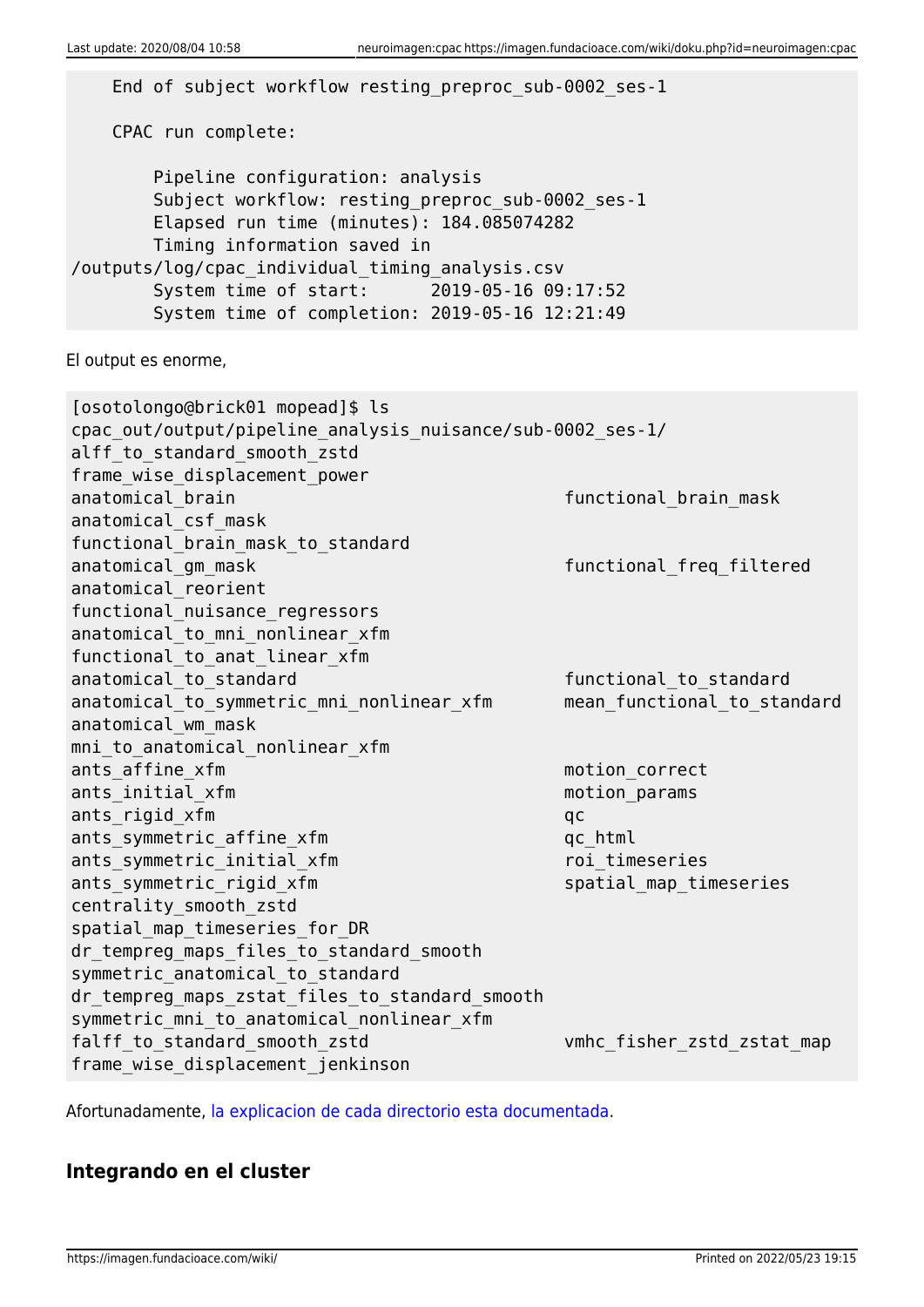El esquema para correr en el cluster es el de lanzar las imagenes de singularity en paralelo. Hay que hacer varias pruebas por si se solapan unas a otras pero en principio intentaremos lanzar unos 8 procesos por nodo (o menos).

#### [Aqui el codigo](#page--1-0)

#### [cpac.pl](https://imagen.fundacioace.com/wiki/doku.php?do=export_code&id=neuroimagen:cpac&codeblock=6)

```
#!/usr/bin/perl
# Copyright 2019 O. Sotolongo <asqwerty@gmail.com>
use strict; use warnings;
use File::Find::Rule;
use NEURO qw(print_help get_pair load_study achtung shit_done get_lut
check or make centiloid fbb);
use Data::Dump qw(dump);
use File::Remove 'remove';
use File::Basename qw(basename);
my $cpac_img = '/nas/software/cpac-latest.simg';
my $pipe conf = 'cpac pipeline config.yml';
my $lib cont = $ENV{'PIPEDIR'}.'/lib/'.$pipe conf;
my $cfile;
@ARGV = ("-h") unless @ARGV;
while (@ARGV and $ARGV[0] =~ /^-/) {
   shift;last if / --$/;
   if \left(shiftchomp($cfile); }
   if \left(\frac{\ }{2} \right)exit;}
}
myshift;
exit;}
my %std = load study($study);
my $w dir = $std{'WORKING'};
my \deltadata dir = \deltastd{'DATA'};
my $bids dir = $data dir.'/bids';
my $fmriout dir = $data dir.'/cpac out';check or make($fmriout dir);
my $outdir = "$std{'DATA'}}/slurm";check or make($outdir);
my $tmpdir = "$std{'DATA'}}/ctmp";check or make($tmpdir);
my $proj_conf = $data_dir.'/'.$pipe_conf;
system("cp $lib_conf $proj_conf") unless (-e $proj_conf);
my @subjects;
if($cfile){
    open DBF, $cfile or die "No such file\n";
    while(<DBF>) {
```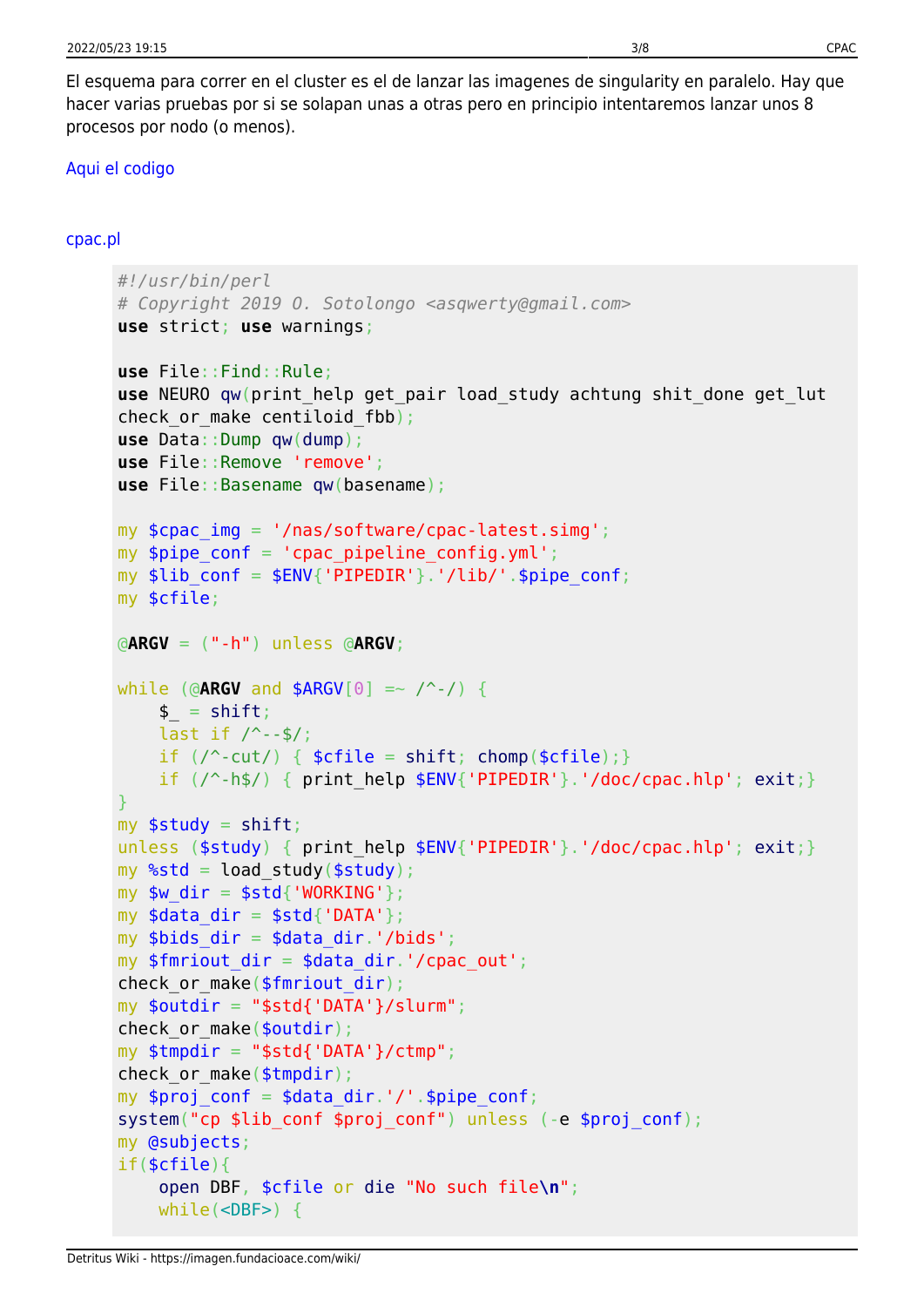```
 chomp;
         push @subjects, $_;
     }
     close DBF;
}else{
     opendir DBD, $bids_dir or die "Cold not open dir\n";
    while (my readdir DBD){}if ($thing eq \prime.' or $thing eq \prime..') {
             next;
         }
        if (\text{sthing} = \sim /sub-*/ ) {
             push @subjects, $thing;
         }
     }
     closedir DBD;
}
foreach my $subject (@subjects) {
    my \text{sortederfile} = \text{south}: '/'.\text{subject}' cpac.sh';
     open ORD, ">$orderfile";
     print ORD '#!/bin/bash'."\n";
     print ORD '#SBATCH -J cpac_'.$study."\n";
     print ORD '#SBATCH --time=72:0:0'."\n"; #si no ha terminado en X
horas matalo
     print ORD '#SBATCH --mail-type=FAIL,TIME_LIMIT,STAGE_OUT'."\n"; #no
quieres que te mande email de todo
     print ORD '#SBATCH -o '.$outdir.'/cpac-%j'."\n";
     print ORD '#SBATCH -c 20'."\n";
     print ORD '#SBATCH -p fast'."\n";
     print ORD '#SBATCH --mail-user='."$ENV{'USER'}\n";
     print ORD 'srun singularity run --cleanenv -B
'.$data_dir.':/project -B '.$bids_dir.':/bids_dataset -B
'.$fmriout_dir.':/outputs -B '.$tmpdir.':/scratch '.$cpac_img.' --
pipeline_file /project/'.$pipe_conf.' /bids_dataset /outputs
participant --participant label '.$subject."\n";
     close ORD;
     system("sbatch $orderfile");
     sleep(20);
}
my $orderfile = $outdir.'/cpac end.sh';
open ORD, ">$orderfile";
print ORD '#!/bin/bash'."\n";
print ORD '#SBATCH -J cpac_'.$study."\n";
print ORD '#SBATCH --mail-type=END'."\n"; #email cuando termine
print ORD '#SBATCH --mail-user='."$ENV{'USER'}\n";
print ORD '#SBATCH -p fast'."\n";
print ORD '#SBATCH -o '.$outdir.'/cpac_end-%j'."\n";
print ORD ":\n";
close ORD;
my $order = 'sbatch --dependency=singleton '.$orderfile;
exec($order);
```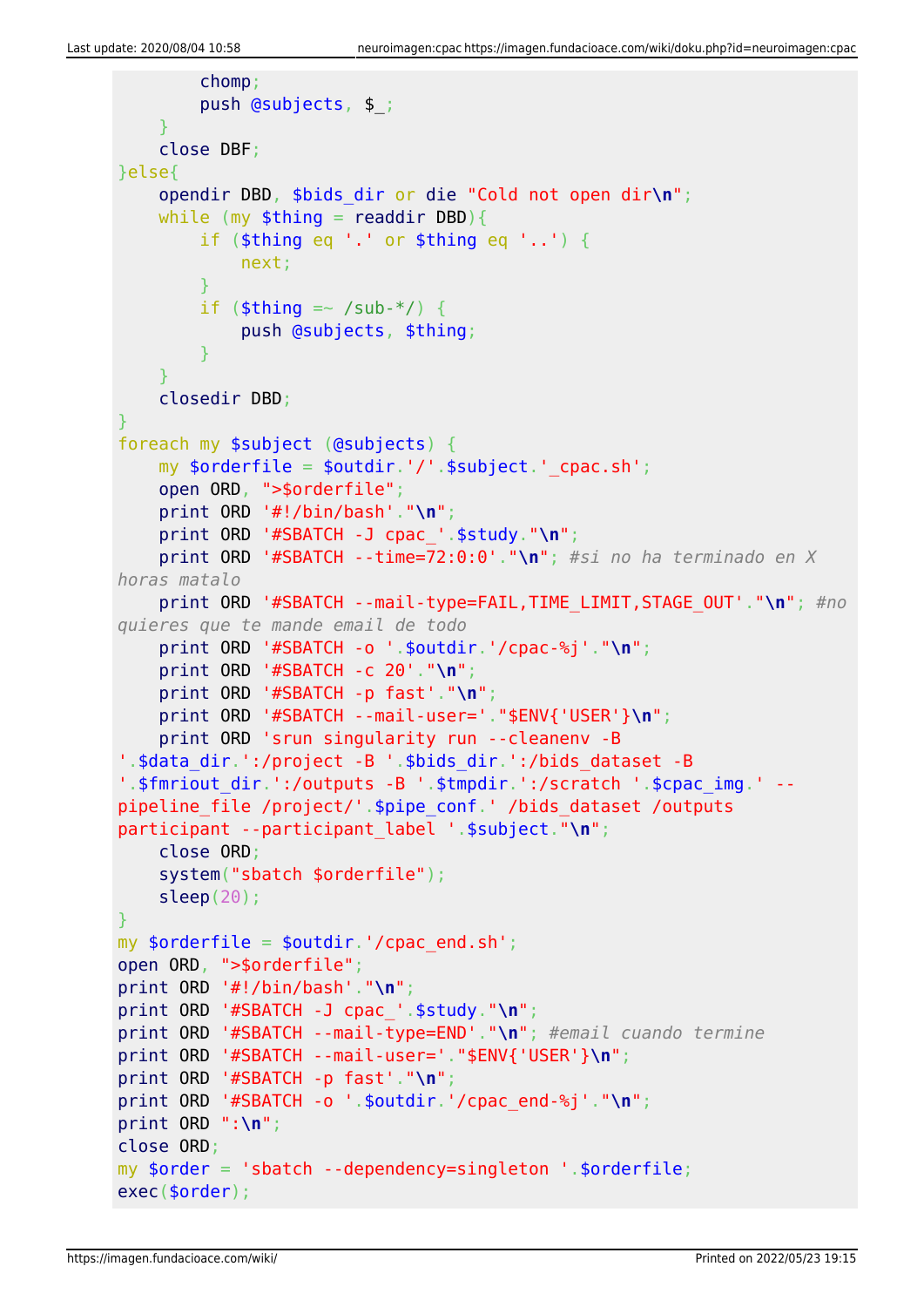**Nota**: Al correr c-pac en el cluster dan errores de I/O. Esto puede ser debido a un intenso uso de la red o de disco. He de reducir el nuemro de lanzamientos concurrentes y probar de nuevo.

### **Output**

C-PAC genera un directorio de output por cada sujeto analizado

```
[osotolongo@detritus mopead]$ ls cpac_out/output/pipeline_analysis_nuisance/
sub-0001_ses-1 sub-0003_ses-1 sub-0005_ses-1 sub-0007_ses-1
sub-0009_ses-1 sub-0012_ses-1 sub-0015_ses-1 sub-0018_ses-1
sub-0020_ses-1 sub-0022_ses-1
sub-0002_ses-1 sub-0004_ses-1 sub-0006_ses-1 sub-0008_ses-1
sub-0010_ses-1 sub-0014_ses-1 sub-0017_ses-1 sub-0019_ses-1
sub-0021_ses-1 sub-0023_ses-1
```
### [El output completo para cada sujeto se puede ver aqui.](http://detritus.fundacioace.com/files/example_cpac_out.txt)



### **Errores**

Los errores que se obtienen son muy diversos y parece indicar que tienen que ver mas con la calidad de la adquisicion que con el software en si mismo.No obstante al fallar en distintos puntos del procesamiento es posible que algunos de los sujetos fallidos contengan los archivos de output para algun postprocesdo especifico. En cada caso se ha de buscar si existen estos archivos.

```
190529-07:56:45,394 nipype.workflow INFO:
          [Node] Setting-up "resting_preproc_sub-0004_ses-1.sinker_0_13" in
"/scratch/working/resting_preproc_sub-0004_ses-1/sinker_0_13".
190529-07:56:46,61 nipype.workflow INFO:
          [Node] Running "sinker_0_13" ("nipype.interfaces.io.DataSink")
190529-07:56:46,617 nipype.workflow INFO:
          [Node] Finished "resting_preproc_sub-0004_ses-1.sinker_0_13".
```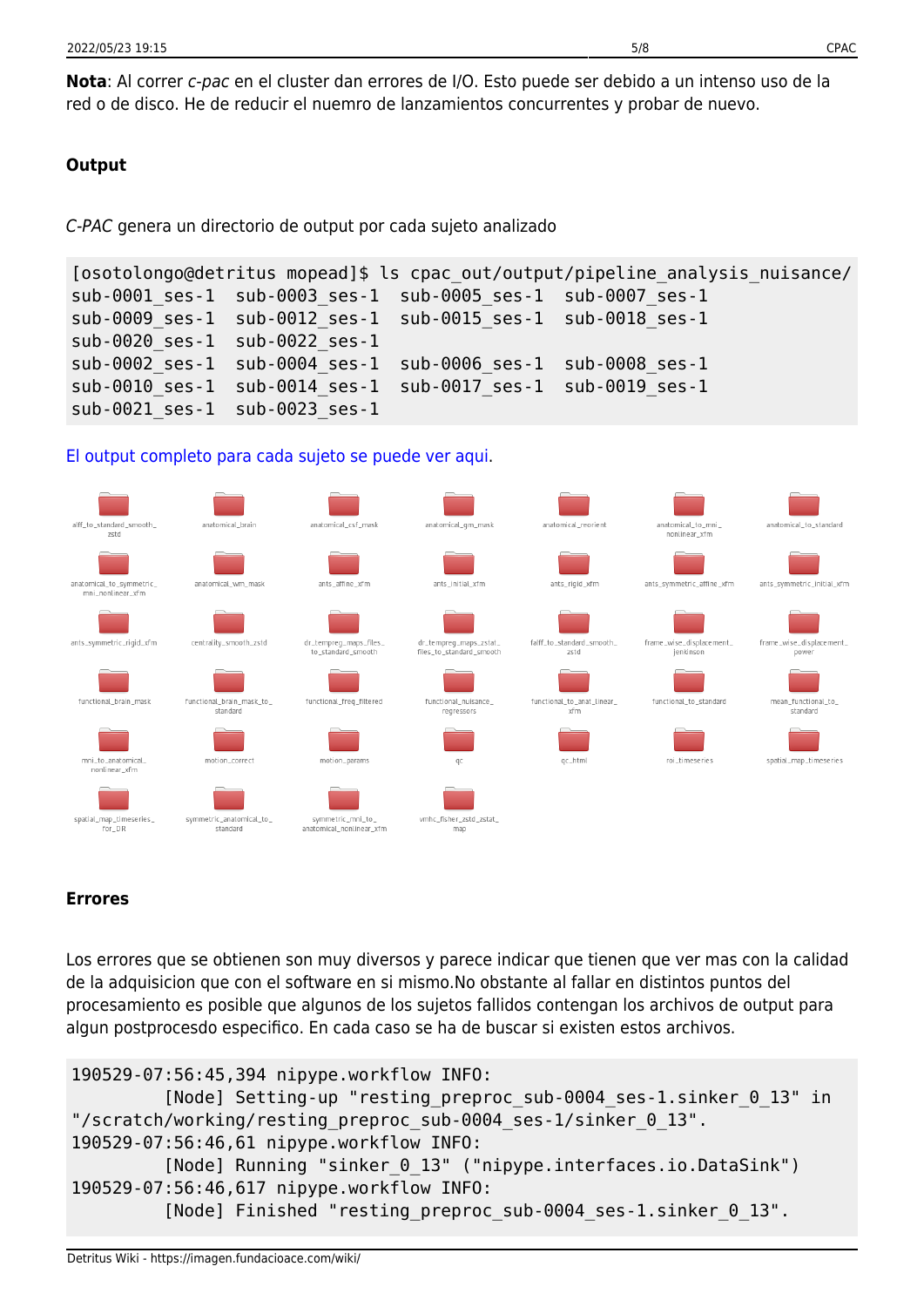srun: error: brick01: task 0: Exited with exit code 1 190529-08:02:22,31 nipype.workflow INFO: [Node] Outdated cache found for "resting\_preproc\_sub-0003\_ses-1.qc\_snr\_0.std\_dev\_anat". 190529-08:02:22,347 nipype.workflow INFO: [Node] Running "std\_dev\_anat" ("nipype.interfaces.fsl.preprocess.ApplyWarp"), a CommandLine Interface with command: applywarp - in=/scratch/working/resting\_preproc\_sub-0003\_ses-1/qc\_snr\_0/\_scan\_rest\_run-1 /std\_dev/sub-0003\_taskrest run-1 bold calc tshift resample volreg calc maths tstat.nii.gz -ref=/scratch/working/resting preproc\_sub-0003\_ses-1/anat\_preproc\_bet\_0/anat\_ skullstrip\_orig\_vol/sub-0003\_T1w\_resample\_calc.nii.gz -out=/scratch/working/resting preproc sub-0003 ses-1/qc snr 0/ scan rest run-1/std\_dev\_anat/sub-0003\_taskrest run-1 bold calc tshift resample volreg calc maths tstat warp.nii.gz -premat=/scratch/working/resting preproc\_sub-0003\_ses-1/func\_to\_anat\_bbreg\_0/ \_scan\_rest\_run-1/bbreg\_func\_to\_anat/sub-0003\_taskrest\_run-1\_bold\_calc\_tshift\_resample\_volreg\_calc\_tstat\_flirt.mat - interp=trilinear 190529-08:02:25,845 nipype.workflow INFO: [Node] Finished "resting\_preproc\_sub-0003\_ses-1.qc\_snr\_0.std\_dev\_anat". srun: error: brick01: task 0: Exited with exit code 1 nipype.external.portalocker.LockException: (5, 'Input/output error') 190529-08:02:21,718 nipype.workflow INFO: [Node] Setting-up "resting\_preproc\_sub-0009\_ses-1.qc\_skullstrip\_1.montage\_skull.montage\_a" in "/scratch/working/resting\_preproc\_sub-0009\_ses-1/qc\_skullstrip\_1/montage\_sku ll/montage\_a". 190529-08:02:21,892 nipype.workflow INFO: [Node] Outdated cache found for "resting\_preproc\_sub-0009\_ses-1.qc\_skullstrip\_1.montage\_skull.montage\_a". 190529-08:02:22,252 nipype.workflow INFO: [Node] Setting-up "\_montage\_a0" in "/scratch/working/resting\_preproc\_sub-0009\_ses-1/qc\_skullstrip\_1/montage\_sku ll/montage a/mapflow/ montage a0". 190529-08:02:22,286 nipype.workflow INFO: [Node] Outdated cache found for "\_montage\_a0". 190529-08:02:22,446 nipype.workflow INFO: [Node] Running " montage a0" ("CPAC.utils.function.Function") 190529-08:02:28,560 nipype.workflow INFO: [Node] Finished " montage a0". 190529-08:02:28,576 nipype.workflow INFO: [Node] Finished "resting\_preproc\_sub-0009\_ses-1.qc\_skullstrip\_1.montage\_skull.montage\_a". srun: error: brick01: task 0: Exited with exit code 1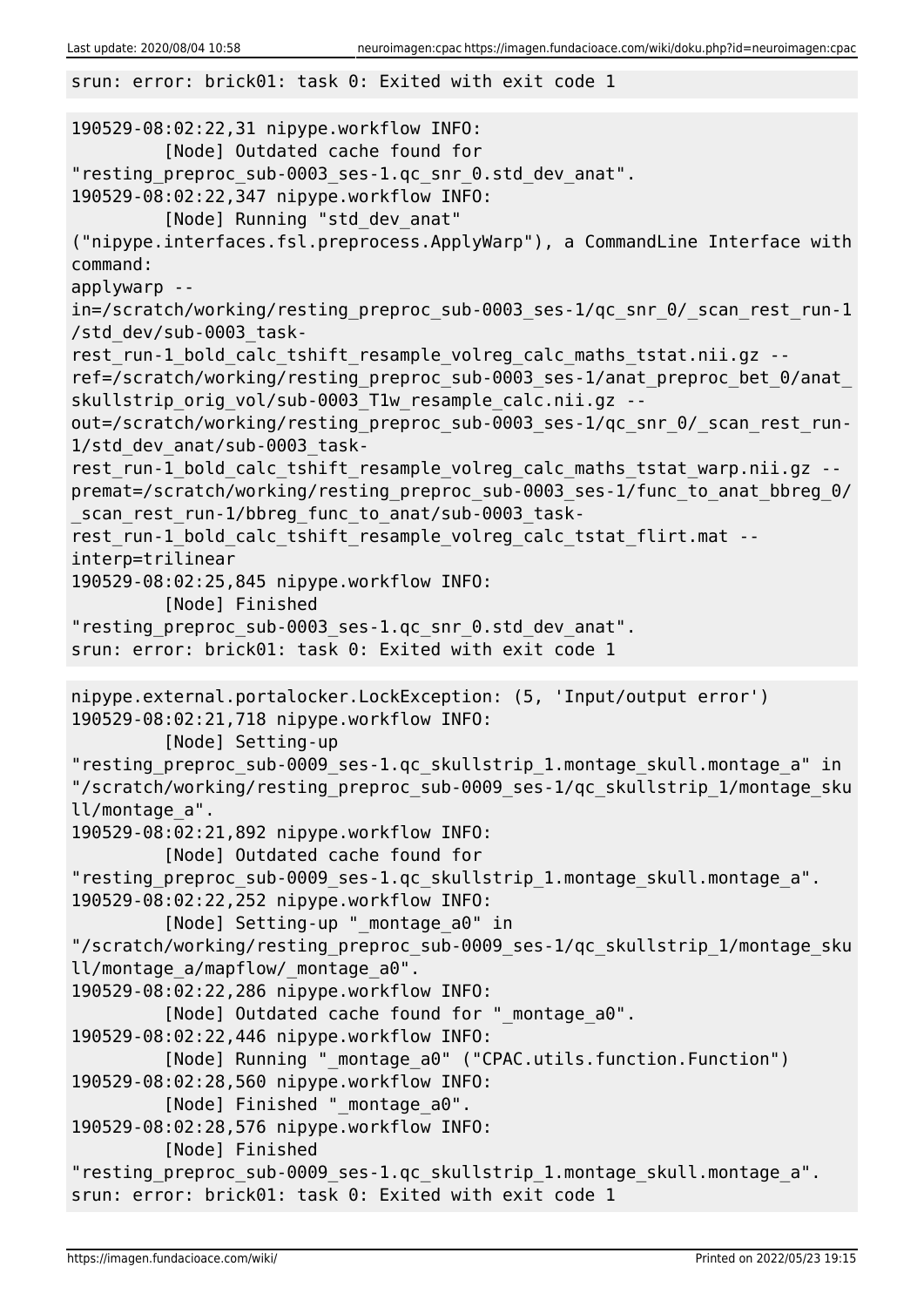```
nipype.external.portalocker.LockException: (5, 'Input/output error')
190529-08:04:01,614 nipype.workflow INFO:
          [Node] Setting-up
"resting preproc sub-0001 ses-1.hist vmhc fisher zstd 1" in
"/scratch/working/resting preproc sub-0001 ses-1/ scan rest run-1/ selector
CSF-2mmE-M_aC-CSF+WM-2mm-DPC5_M-SDB_P-2_BP-B0.01-
T0.1/_fwhm_4/hist_vmhc_fisher_zstd_1".
190529-08:04:01,676 nipype.workflow INFO:
          [Node] Outdated cache found for
"resting_preproc_sub-0001_ses-1.hist_vmhc_fisher_zstd_1".
190529-08:04:01,713 nipype.workflow INFO:
          [Node] Running "hist_vmhc_fisher_zstd_1"
("CPAC.utils.function.Function")
190529-08:04:01,899 nipype.workflow INFO:
          [Node] Finished
"resting_preproc_sub-0001_ses-1.hist_vmhc_fisher_zstd_1".
srun: error: brick03: task 0: Exited with exit code 1
          ***********************************
190529-09:10:47,524 nipype.workflow ERROR:
          could not run node:
resting_preproc_sub-0014_ses-1.afni_centrality_0_eigenvector.afni_centrality
.a0.b0
190529-09:10:47,527 nipype.workflow INFO:
          crashfile: /outputs/crash/crash-20190529-082639-osotolongo-
afni_centrality.a0.b0-75dfa3ff-3c39-4800-b04d-c95080370a86.pklz
190529-09:10:47,530 nipype.workflow ERROR:
          could not run node:
resting preproc sub-0014 ses-1.afni centrality 1 eigenvector.afni centrality
.a0.b0
190529-09:10:47,533 nipype.workflow INFO:
          crashfile: /outputs/crash/crash-20190529-083301-osotolongo-
afni centrality.a0.b0-ee039f25-50ce-43c6-b64b-0d32355dd8c9.pklz
190529-09:10:47,535 nipype.workflow INFO:
          ***********************************
nipype.external.portalocker.LockException: (5, 'Input/output error')
190529-09:37:12,642 nipype.workflow INFO:
         [Node] Running " apply ants warp mapnode6"
("nipype.interfaces.ants.resampling.ApplyTransforms"), a CommandLine
Interface with command:
antsApplyTransforms --default-value 0 --dimensionality 3 --float 0 --input
/scratch/working/resting_preproc_sub-0010_ses-1/temporal_dual_regression_0/_
scan_rest_run-1/_selector_CSF-2mmE-M_aC-CSF+WM-2mm-DPC5_G-M_M-SDB_P-2_BP-
B0.01-
T0.1/_spatial_map_PNAS_Smith09_rsn10_spatial_map_file_..cpac_templates..PNAS
Smith09 rsn10.nii.gz/split raw volumes/temp reg map 0006.nii.gz --input-
image-type 0 --interpolation Linear --output
temp_reg_map_0006_antswarp.nii.gz --reference-image
/usr/share/fsl/5.0/data/standard/MNI152_T1_3mm_brain.nii.gz --transform
/scratch/working/resting_preproc_sub-0010_ses-1/anat_mni_ants_register_0/cal
```